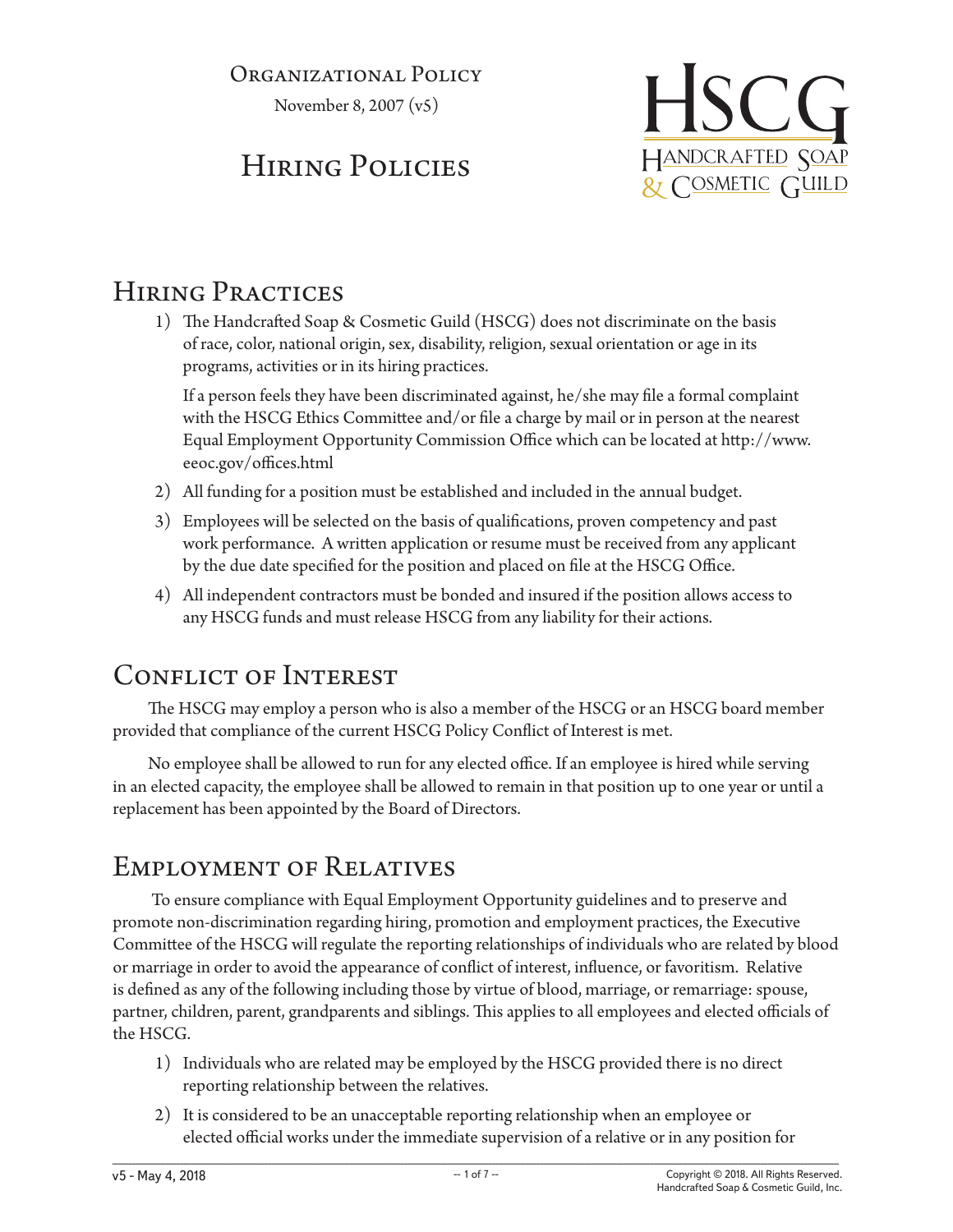which a relative could participate or show favoritism in the decision to employ, promote, recommend or approve salary adjustments, terminate employment or sway a decision of the board.

The HSCG will not allow relatives to be placed or promoted into supervisor/manager reporting relationships. If such relationships exist, the employee or board member must disclose the relationship immediately and steps must be taken by the Executive Committee to eliminate any real or potential authority or control one employee or board member has over the other and must be set forth in writing by the Secretary and filed in the employee's personnel files.

### Recruitment and Selection Process

The purpose of this procedure is to furnish specific guidance for effective personnel recruitment and selection in accordance with all applicable employment laws. These procedures and guidelines explain how employees are recruited and hired by the HSCG. It is important that all steps are understood and adhered to by those delegated with Hiring Authority.

- A. When a position vacancy occurs, either through attrition or by the creation of a properly funded new position, the following procedures should be implemented.
	- 1) During the recruitment, hiring, and orientations process, no statement should be made promising permanent or guaranteed employment; and no document should be called a contract unless, in fact, a written employment agreement is to be used. The HSCG will publicize any employment opportunities through appropriate venues to reach qualified applicants. Any publication will include the duties and responsibilities of the position, and the preferred method of response. Resumes may be accepted by mail, email, or fax.
	- 2) Once sufficient resumes are received or the cut-off date is reached (whichever comes first), all resumes will be reviewed, phone interviews will be conducted with the most likely candidates.
	- 3) Following the phone interviews, candidates are selected for a face-to-face interview. Applicants that do not appear to meet the minimum qualifications will not be forwarded for an interview.
	- 4) All questions asked during the interview must relate to their potential for fulfilling the duties of the job. All proficiency testing (e.g. typing, grammar, or any form of vocational test, etc.) must be job related and designed to determine the skill level that is required for the position.
	- 5) Any candidate for employment must fill out and sign an employment application form in order to be considered for hiring. Upon completion of the application, the candidate becomes an applicant for purposes of HSCG recordkeeping.
	- 6) After the interview process is complete, the Hiring Authority will determine whether the successful applicants have the legal right to work in the United States and where appropriate, will conduct credit, personal reference, driving record, and criminal conviction checks. A prior conviction, taken by itself, will not necessarily disqualify an applicant. If the applicant accepts the offer and a medical examination is required, the Hiring Authority should arrange it.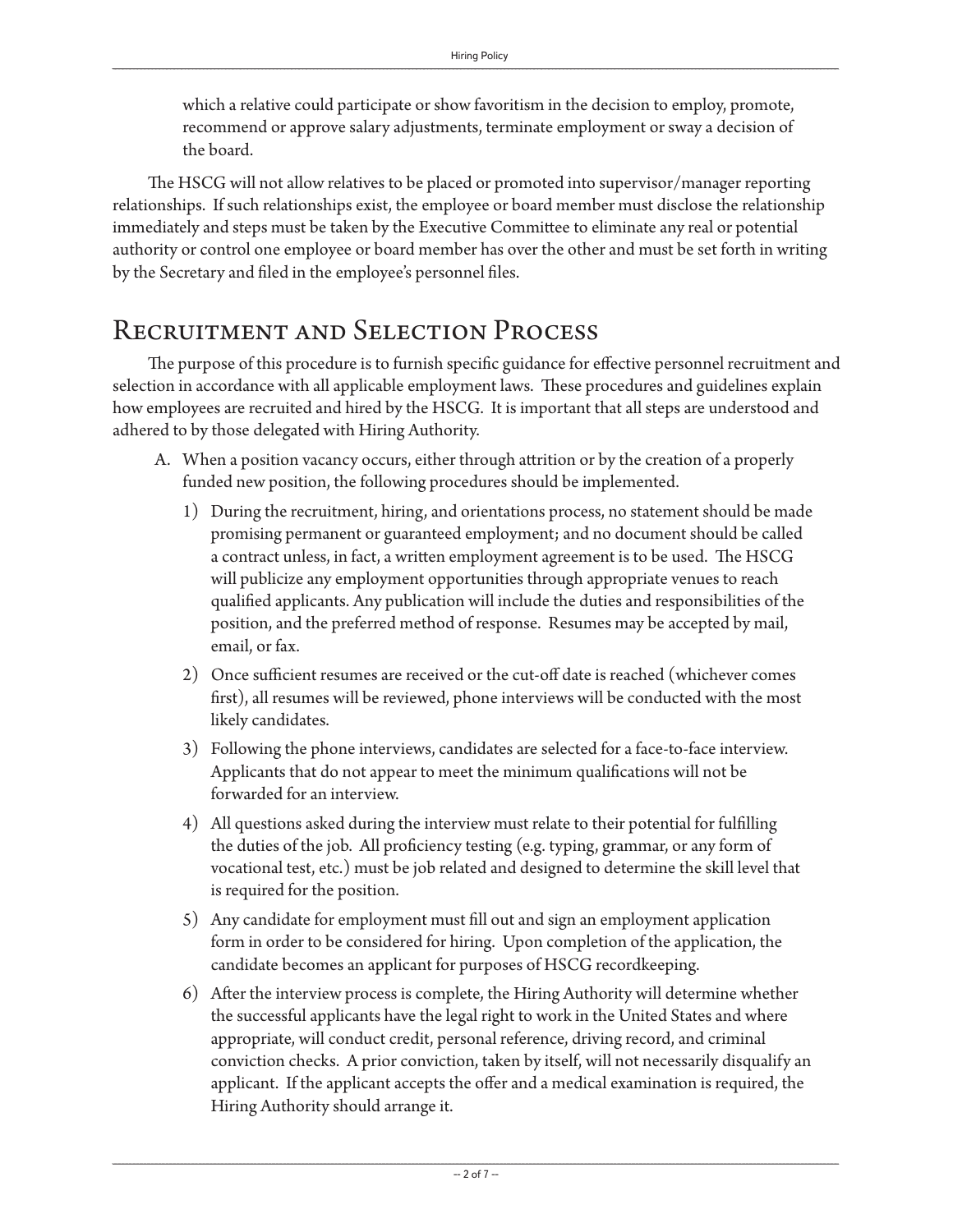- 7) If the background, medical, or any other subsequent investigation discloses any misrepresentation on the application form or information indicating that the individual is not suited for employment with the HSCG, the applicant will be refused employment or if already employed, may be terminated without recourse.
- 8) The Hiring Authority has the responsibility to determine whether an applicant has the technical qualifications for the open position and meets the other job-related criteria necessary to perform the job. Following a decision to hire the applicant, the Hiring Authority will make an offer of employment which should include any necessary contingencies or disclaimers. The Supervisor is responsible for orientation of new employees and the processing of their employment forms. Any necessary job training will be assigned by the employees supervisor.
- B. The HSCG is taking affirmative action as required by law to employ and advance in employment qualified disabled veterans, covered veteran's status, membership in the Uniformed Services, and qualified disabled individuals. The HSCG also is taking affirmative action as required by law to employ and advance in employment qualified individuals without regard to race, sex, religion or national origin.
- C. Former employees who left the HSCG in good standing may be considered for reemployment. Former employees who resigned without written notice or who were dismissed for disciplinary reasons may not be considered for reemployment. A former employee who is reemployed will be considered a new employee for the date of reemployment unless the break in service is less than thirty days, in which case the employee will retain accumulated seniority. Employees who retire may be eligible, in certain circumstances, to be considered for rehire.
- D. The employee's duties, term of engagement and compensation shall be properly defined under a written agreement which clearly states the parameters of the job, payment schedule, benchmarks for production and any other information required to define the rights, responsibilities and obligations of both parties under the agreement.

### Newly Hired Employees

All newly hired employees are required to comply with the following:

- 1) Before commencing employment, each new hire must read and agree to the Employee Handbook, and sign a document stating they have done so.
- 2) To comply with the Immigration Reform and Control Act of 1986, as amended all new hires are required to present, upon hire certain documents that established their authority to work in the United States. All new employees are required to complete an Employment Verification Form I-9. An employee is allowed three days to furnish the required documentation to verify citizenship and work authorization. Failure to do so will result in immediate dismissal without recourse.
- 3) All new hires are required to complete a Notification of Previous Injury or Illness form. This form shall be completed before a new employee begins work. This form is confidential and shall be placed in a separate medical file. The information required by this form is used for resolving any future Worker's Compensation claims